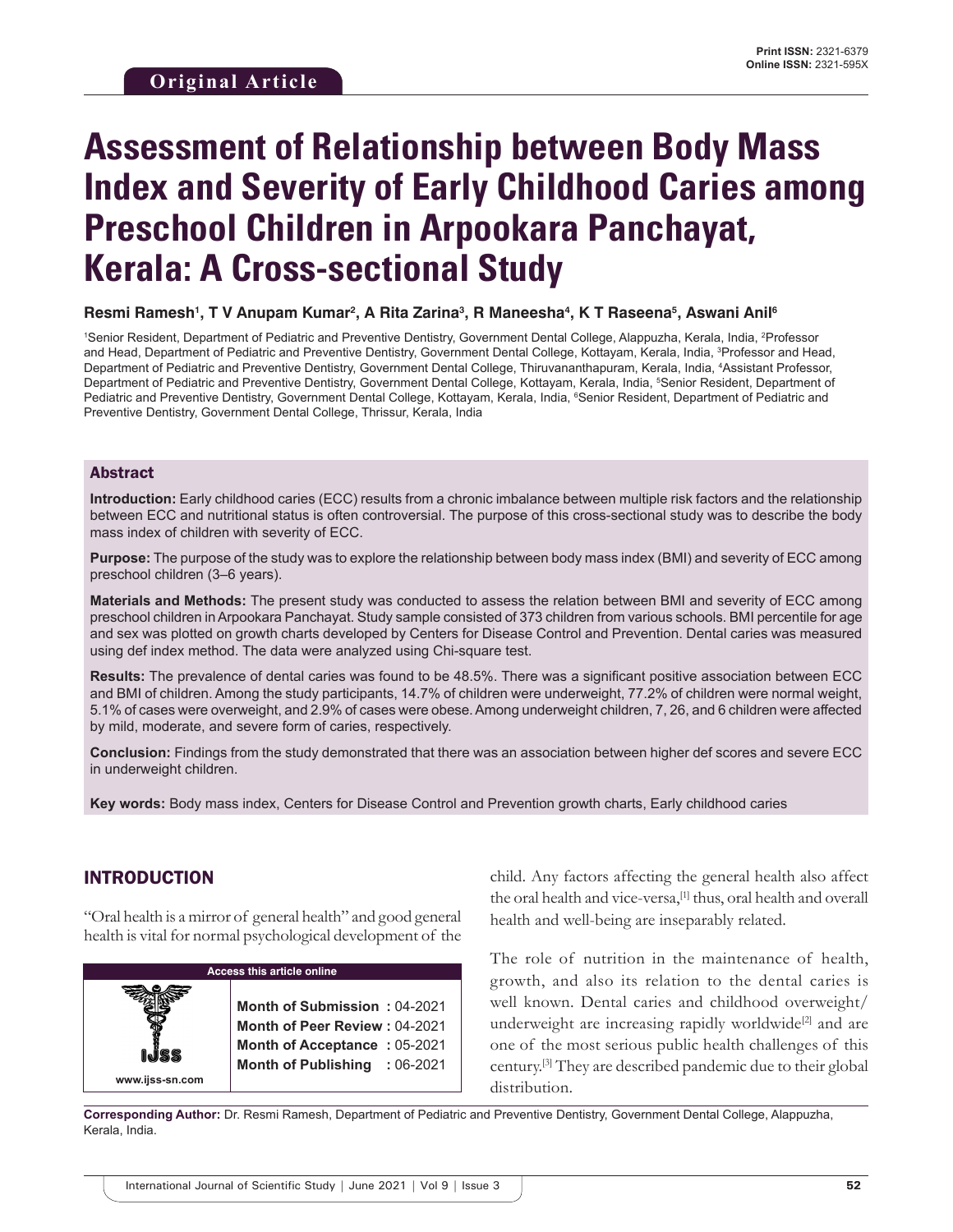Dental caries is one of the most prevalent diseases of childhood. Even though the caries prevention is possible, it still continues to be a major public health problem worldwide. Early childhood caries (ECC) is defined as the presence of one or more decayed (non-cavitated or cavitated), missing (due to caries), or filled tooth surfaces in any primary tooth in a child under the age of 6. In children younger than 3 years of age, any sign of smooth surface is indicative of severe ECC (S-ECC). From ages 3 through 5, one or more cavitated, missing (due to caries), or filled smooth surfaces in primary maxillary anterior teeth or a decayed, missing, or filled score of >4 (age 3), >5 (age 4), or >6 (age 5) surfaces constitute S-ECC.[4]

Snacking between meals, consuming drinks containing high sucrose and dependency on readymade food items are associated with an increase in dental caries and also gaining overweight or obese condition.[5] On the other hand, underweight or wasting is associated with enhanced caries susceptibility due to reduced salivary secretion as well as compositional changes as a result of salivary gland hypofunction or atrophy.[6] Enamel hypoplasia and impaired tooth mineralization due to poor eating habits may increase the risk of caries.

Thus, dental caries and body mass index (BMI), both measure, diet-related health outcomes, and the relationship between the both are relevant in the present scenario. As studies suggesting the relationship between caries status and BMI are limited in Kerala population, this study is taken up to bridge the gap in the literature.

# MATERIALS AND METHODS

A cross-sectional epidemiological study was conducted to assess the relationship between BMI and severity of ECC among preschool children (3–6 years) in Arpookara Panchayat. The ethical approval for the study was obtained from our Institutional Review Board with ethical committee number IEC/M/14/2017/DCK. Children from both private and government schools were included in the study. The study sample consisted of 373 children from both the sex and various socioeconomic backgrounds. Before starting the study, the purpose of the study was explained to the respective authorities and official permission was obtained from the heads of the institution where the survey was being conducted. Informed consent was also obtained from the parents of the children included in the study before examination of each subject.

The clinical examination was carried out under adequate day light. Examination was done by single examiner to avoid interexaminer variability. Children were weighed (in kilograms) on digital weighing machine (Omron HN 283). Height was measured (in centimeters) using Stature meter. BMI was calculated using the following formula: BMI= Weight in  $kg/Height$  in meter<sup>2</sup>

For 2–20 years old, BMI is combined with age and gender and expressed as percentile. The BMI for age and sex was plotted on the growth chart developed by Centre for Disease Control (CDC),<sup>[7]</sup> and the children were categorized to classify into four weight groups based on their BMI percentiles.

BMI for age was classified as follows:

- Underweight: BMI for age  $\leq 5^{\text{th}}$  percentile
- Normal weight: BMI for age  $\geq 5$ <sup>th</sup> percentile and  $<85<sup>th</sup>$  percentile
- Overweight: BMI for age  $\geq 85$ <sup>th</sup> percentile and  $<$ 95<sup>th</sup> percentile
- Obese: BMI for age  $\geq$ 95<sup>th</sup> percentile

Oral health status of children was recorded by type-III examinations as recommended by American Dental Association and adopted by the World Health Organization (WHO), 1999, was used to carry out the intraoral examination. The children were examined in adequate natural daylight so as to receive maximum illumination.

Clinical examinations were carried out using sterilized mouth mirrors and probes, and the oral health status of children was measured using decayed, extracted, and filled (def) index proposed by Grubbel in 1944.[8]

The data entered into Microsoft Excel sheet and analyzed using statistical software SPSS version 16.0. To elucidate the associations and comparisons between different parameters, Chi-square  $(\chi^2)$  test was used as a nonparametric test.

# RESULTS

The study sample included 186 male children (49.9%) and 187 female children (50.1%). The prevalence of ECC was 48.5% [Figure 1].

Distribution of children according to BMI categories was observed that out of 373 children, 55 children (14.7%) were underweight, 228 children (77.2%) were having normal weight, 19 children (5.1%) were overweight, and 11 children (2.9%) were obese [Table 1].

Distribution of the prevalence of ECC according to BMI categories was among 55 underweight children, 39 children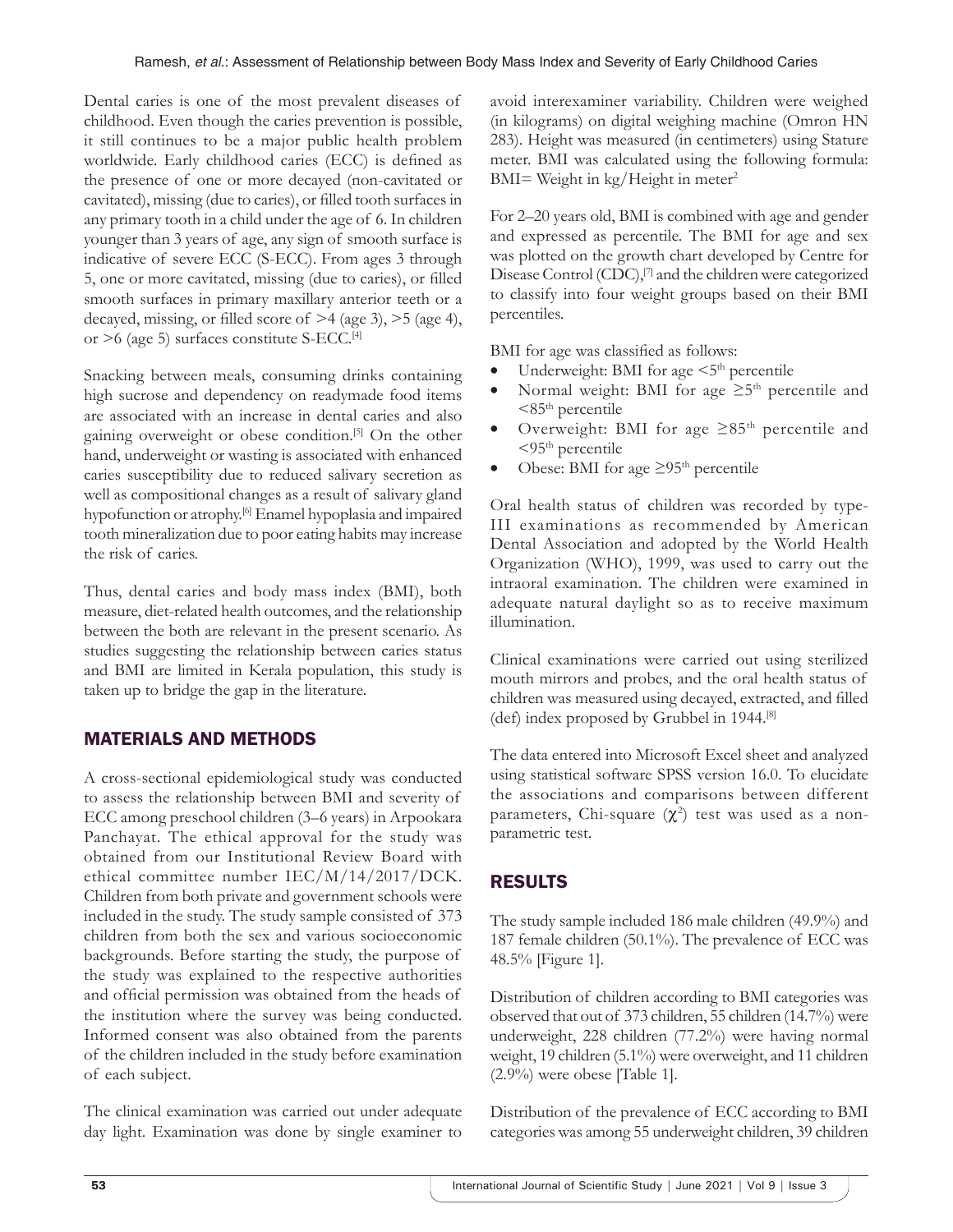(70.9%) were affected with caries, and 16 children (29.1%) were caries free. Out of 288 normal weight children, 138 children (47.9%) were having ECC and 150 children (52.1%) were free of caries. Among 19 overweight children, 3 children (15.8%) were affected with caries and 16 children (84.2%) were caries free. Out of 11 obese children, only 1 child (9.1%) showed presence of caries and 10 children (90.9%) were caries free [Figure 2]. Pearson Chisquare test showed a highly significant (*P*<0.05) association between prevalence of ECC and BMI (*P* = 0.000). Hence, it can be inferred that as the BMI decreased, there was a significant increase in number of caries.



**Figure 1: Pie diagram showing distribution of prevalence of early childhood caries**



**Figure 2: Distribution of prevalence of early childhood caries according to body mass index categories**

#### **Table 1: Distribution of children according to BMI categories**

| <b>BMI</b> category   | Count | %    |
|-----------------------|-------|------|
| Underweight           | 55    | 147  |
| Normal weight         | 288   | 77.2 |
| Overweight            | 19    | 5.1  |
| Obese                 | 11    | 2.9  |
| DML Dady money indove |       |      |

ll: Body mass index

#### **DISCUSSION**

Oral health is an essential component of total well-being and it affects numerous aspects of a person's health status, quality of life, including self-esteem, learning, employment, and other levels of routine activities. ECC is the most common chronic disease of childhood. Most of the times, the children do not receive dental care until they reach 3 years of age. By this time, more than 30% of the children belonging to lower socioeconomic strata already get caries.[9]

Nursing caries has received little attention from the health professionals other than pediatric dentists. The dental health of preschool children in whom nursing caries is evident has largely been ignored. The reason for this is that the primary teeth are not considered as important as the permanent teeth.<sup>[10]</sup> Besides, this population is relatively inaccessible because the disease occurs at such a young age, and it is very difficult to record the prevalence of the problem on a true population basis.

Beelke *et al*. in the year 2003 reported the effect of dental caries on the growth of an individual. It was suggested that the complete destruction of the coronal portion of the tooth could lead to reduced mastication; continuous pain during night inhibits normal sleeping pattern with consequent stress or nervousness resulting in increase in glucocorticoid secretion and decreased growth hormone release.[11]

In the present study, dental caries prevalence was 48.5% [Figure 1] which was slightly higher than that reported by Jose and King (44%)<sup>[12]</sup> among the preschool children aged from 8 to 48 months in Kerala but it was lower than the study conducted by Retnakumari and Cyriac where they found that it was 50.6% in children aged 12–36 months in Trivandrum.[13]

When considering the distribution of prevalence of dental caries according to gender, the study sample included 49.9% of male children and 50.1% of female children. Out of total boys in the study, 89 children were affected with dental caries, and out of total girls, 92 children were affected with dental caries. There was no significant association between dental caries prevalence and gender which was in contradiction to the study conducted by Kumar<sup>[14]</sup> where they noticed higher prevalence of ECC among girls than boys. In another study by Shah *et al*.,[15] a higher prevalence among boys than girls was noticed, which did not reach significance. The study reported in children aged 12–36 months in the city of Recife, Brazil, by Rosenblatt and Zarzar<sup>[16]</sup> showed an increased prevalence of caries in girls. The greater risk for the development of caries among girls could be partly due to earlier growth and development.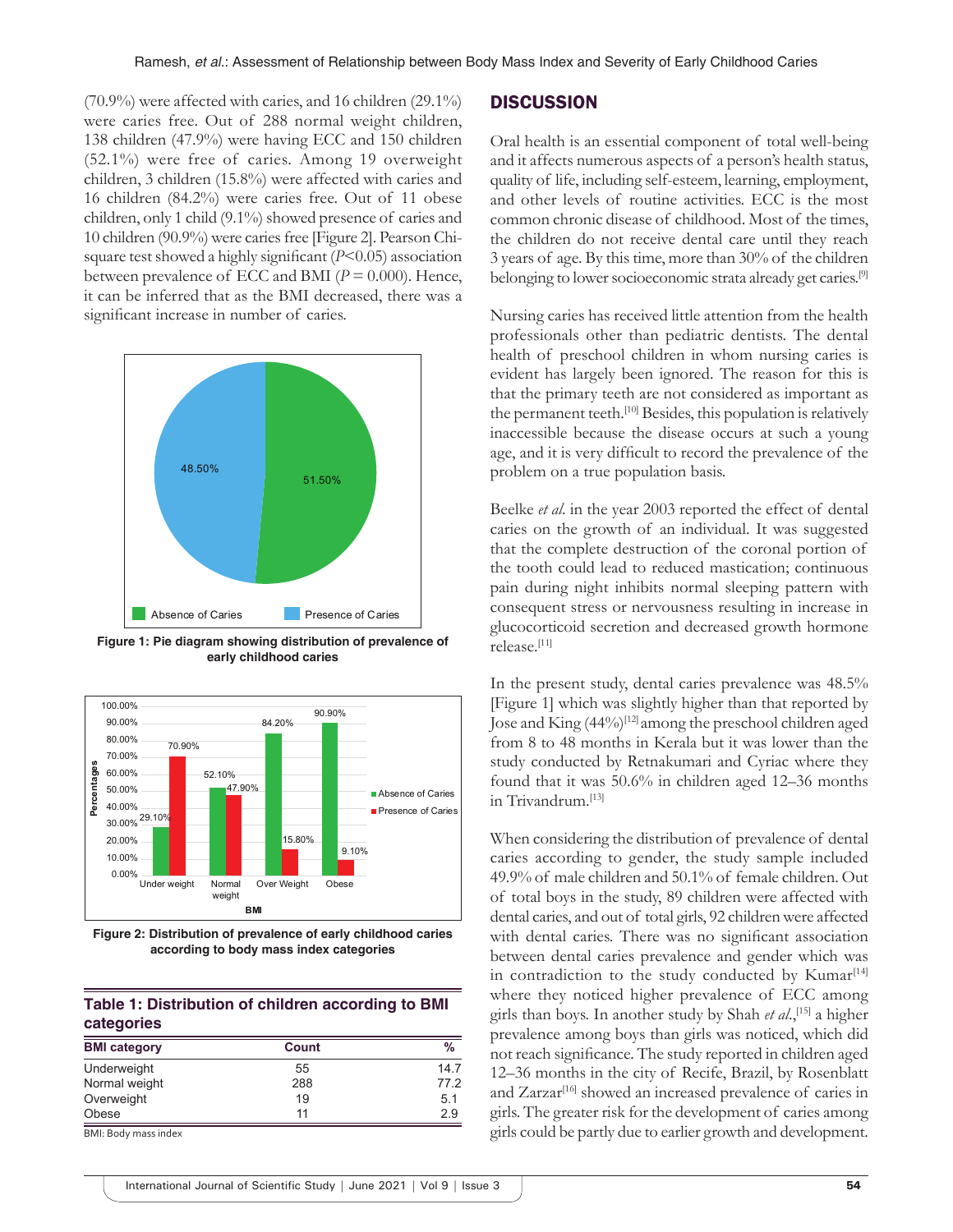In the present study, the results showed an inverse relationship between BMI and ECC, that is, an increase in caries prevalence is more in underweight children. The study conducted by Bhoomika *et al*. (2013) found that a positive relation between the BMI and S-ECC out of which 45% of S-ECC children were classified as underweight according to the CDC classification.[17]

According to Vania *et al*. (2011), in S-ECC, underweightness is attributed to chewing alteration as it is related to the dental pain due to caries and loss of tooth structure due to hard tissue breakdown.<sup>[18]</sup>

Literature has also reported that these patients had weight gain and improved quality of life after receiving the pertinent treatment.<sup>[1]</sup> The destruction of dental hard tissues and the pain elicited by contact with food may affect the masticatory abilities of the patient resulting in improper chewing of food. This improper chewing of food, in turn, impairs the absorption of micronutrients, which play an important role in the growth and development of the child. These chewing troubles lead to a change in the children's diet.[19]

The results of this study were in contradiction with the results of Willershausen et al. (2007)<sup>[20]</sup> who found that low BMI was linked with absence of carious lesions and a high BMI was linked to a high number of carious lesions. Moreover, in a longitudinal study, Ludwig *et al.* (2001)<sup>[21]</sup> also found that the increasing prevalence of obesity in children was linked to the consumption of sugar-sweetened drinks and junk foods whose consumption may result in an increased number of cariogenic microorganisms.

In the present study, an attempt was made to determine the relationship between BMI and ECC in 3–6-year-old children in Arpookara Panchayat, Kottayam, Kerala. This study concluded that BMI was related to ECC and also proved the prevalence of caries in underweight children.

Limitations of the study are cause and effect cannot be established because of the cross-sectional study design. The findings of the study cannot be generalized to the Kerala population as a whole because sample was recruited from selected schools only. Nutritional status and dental caries experience are multifactorial and their relationship is likely to be weakened by cofounding variables such as fluoride usage, which was not assessed in this study. Hence, further longitudinal studies with large sample size can determine whether there is a cause-and-effect relationship or any positive association between caries levels and nutritional status.

Parents can play a very important role in promoting good oral habits and by imbibing good habits themselves can positively influence their children. There is a need to create more awareness about the knowledge and importance of deciduous teeth and regular dental visits among the society. Health-care professionals need to educate expectant and new mothers about oral health care for infants, especially the use of nursing bottle at night and regular dental visits.

## **CONCLUSION**

Results of this study showed that BMI was related to severity of ECC. Dental caries prevalence was highest among underweight children. Overall, the findings of this survey will form baseline data for the oral health assessment for children aged below 6 years in Arpookara Panchayat in Kottayam district, Kerala. This study sheds light on new dimensions regarding the role of pedodontic triangle in organizing dental health awareness programs for parents and the need to create more awareness and importance of first dental visit among the society. Thus, this study initiates a thought provoking response from dental health educators.

## ACKNOWLEDGMENT

We would like to thank all the children participated in the study and Dr. Sujithran P, Statistician, Assistant Professor, St. John's Baptist College of Education, Nedumkunnam, Kottayam, Kerala, for helping us with the statistical analysis.

### **REFERENCES**

- 1. Edalat A, Abbaszadeh M, Eesvandi M, Heidari A. The relationship of severe early childhood caries and body mass index in a group of 3-6 year old children in Shiraz. J Dent Shiraz Univ Med Sci 2014;15:68-73.
- 2. Mirmiran P, Mirbolooki M, Azizi F. Familial clustering of obesity and the role of nutrition: Tehran lipid and glucose study. Int J Obes Relat Metab Disord 2002;26:1617-22.
- 3. Bagherian A, Sadeghi M. Association between dental caries and agespecific body mass index in Preschool children of an Iranian population. Indian J Dent Res 2013;24:66-70.
- 4. Policy on Early Childhood Caries: Classifications, Consequences, and Preventive Strategies. United States: AAPD Review Council; 2016. p. 71-3.
- 5. Hooley M, Skouteris H, Millar L. The relationship between childhood weight, dental caries and eating practices in children aged 4-8 years in Australia. Int Assoc Study Obes 2012;7:461-70.
- 6. Psoter WJ, Reid BC, Katz RV. Malnutrition and dental caries: A review of the literature. Caries Res 2005;39:441-7.
- 7. US Department of Health and Human Services. National Centre for Health Statistics. Clinical Growth Charts. BMI for Age, Ages 2-20 Males and Female. United States: National Centre for Health Statistics; 2009.
- 8. Grubbel AO. A measurement of dental caries prevalence and treatment service for deciduous teeth. J Dent Res 1944;23:163-8.
- 9. Douglass JM, Douglass AB, Silk HJ. A practical guide to infant oral health. Am Fam Physician 2004;70:2113-20.
- 10. Blinkhorn AS. The caries experience and dietary habits of Edinburgh nursery school children. Br Dent J 1982;152:227-30.
- 11. Beelke M, Conovaro P, Ferillo F. Disturbi del ritmo circadianosonno-veglia, in: II sonno e le sue alterazioni. Caleidoscopio 2003;21:24-31.
- 12. Jose B, King NM. Early childhood caries lesions in preschool children in Kerala, India. Paediatr Dent 2003;25:594-600.